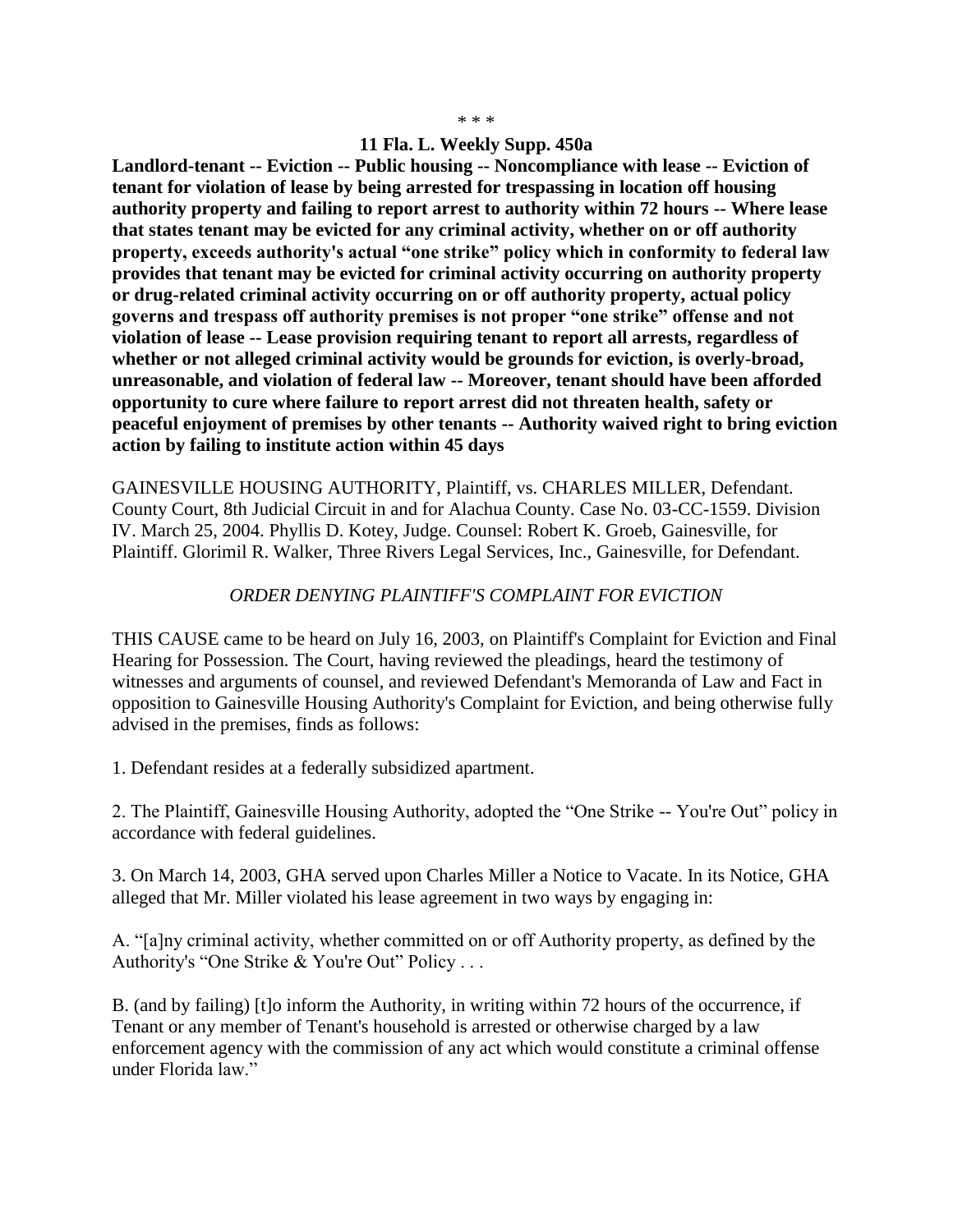4. Specifically, GHA alleged that Mr. Miller had been arrested for trespassing (on property other than GHA's) and that he failed to report his arrest to GHA. GHA's "One Strike" Policy contains a litany of criminal offenses, including trespass, the offense which GHA alleges that Mr. Miller committed.

5. GHA's lease states that a tenant may be evicted if he engages in "[a]ny criminal activity, *whether committed on or off Authority property*, as defined by the Authority's "One Strike & You're Out" Policy . . ."

6. However, GHA's actual "One Strike" Policy is more narrow and in conformity with federal law. It states:

Accordingly, any person who while a resident of the Authority is found to have engaged in one of (sic) more of the following specified criminal offenses or disruptive behaviors *on any property owned by the Authority*, or in the case of drug-related criminal activity committed any violation of Chapter 983 Florida Statutes (1997) *whether or not such offense was committed on or off Authority property*, the resident, tenant, and/or the entire household shall be evicted from the Authority's dwelling unit.

7. The lease provisions referred to exceed what is permitted under federal law. The actual GHA "One-Strike" Policy is in conformity with federal law and should govern in the instant case.

8. Mr. Miller is accused of trespassing in a location off GHA property. Assuming that GHA could establish that he actually committed this criminal offense, it is a non-drug related crime and, therefore, not a violation of their "One-Strike" Policy nor the federal "One-Strike" Policy. As a result, Mr. Miller cannot be evicted under this Policy.

9. GHA also alleges that Charles Miller did not notify GHA of an arrest for trespassing off GHA property. GHA's lease requires that a tenant notify GHA of any arrest, in writing, within 72 hours of the arrest.

10. 42 U.S.C. Section 1437d(i)(2) requires public housing authorities to use leases which do not contain unreasonable terms and conditions. The GHA lease requires one to report all arrests, regardless of whether or not the alleged criminal activity would be grounds for an eviction. Such a lease provision is overly-broad, unreasonable, and a violation of federal law.

11. Furthermore, Mr. Miller should have been provided with an opportunity to cure the noncompliance.

12. Florida Statute Section 83.56(2) states that a landlord may evict a tenant for a material noncompliance without an opportunity to cure when the offense is of such a nature as destruction, damage or misuse of the landlord's or other tenant's property by intentional act. F.S. section  $83.56(2)(a)$ .